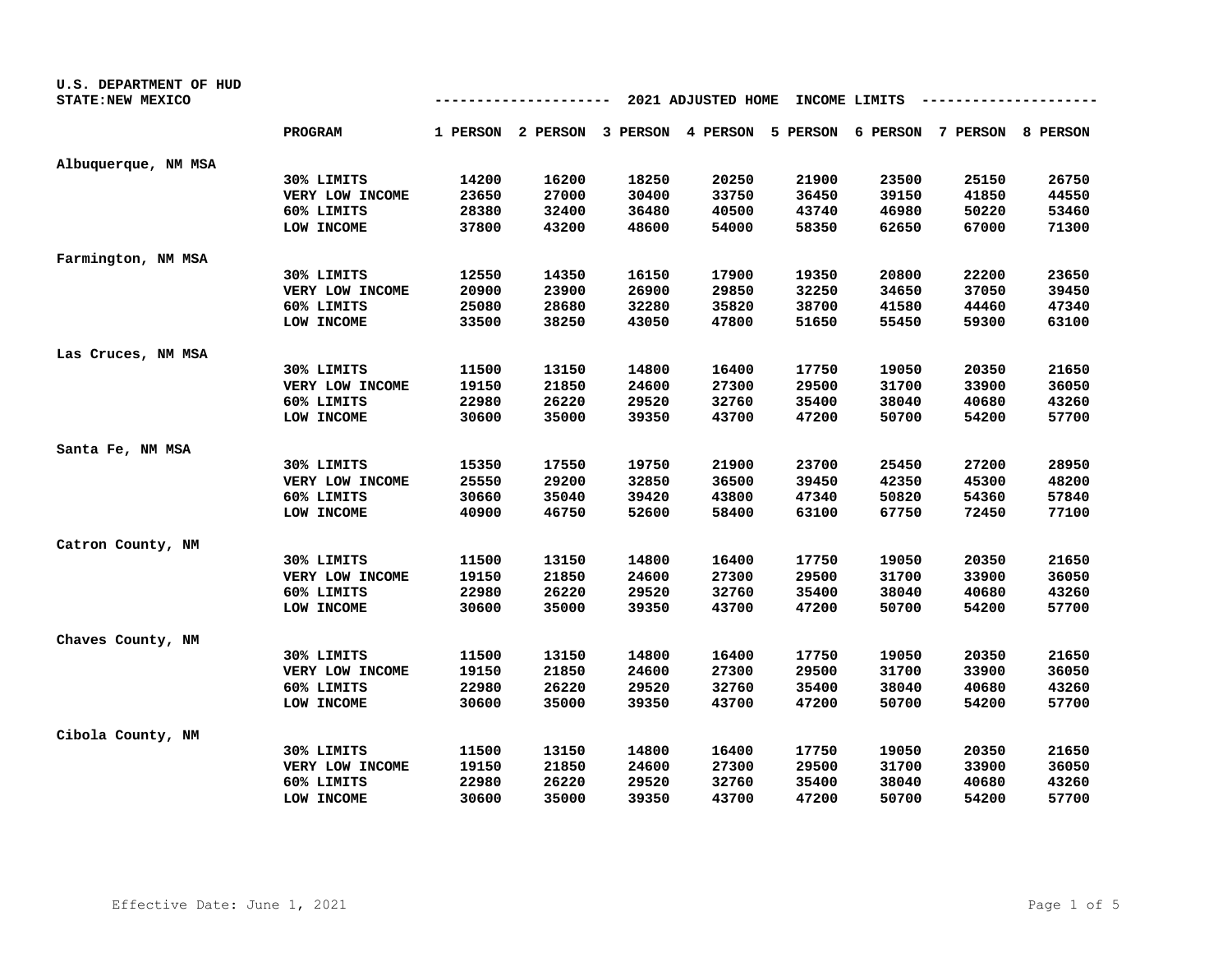| U.S. DEPARTMENT OF HUD<br><b>STATE: NEW MEXICO</b> |                 |       |       |       | 2021 ADJUSTED HOME |       | INCOME LIMITS |                                                                         |       |
|----------------------------------------------------|-----------------|-------|-------|-------|--------------------|-------|---------------|-------------------------------------------------------------------------|-------|
|                                                    | <b>PROGRAM</b>  |       |       |       |                    |       |               | 1 PERSON 2 PERSON 3 PERSON 4 PERSON 5 PERSON 6 PERSON 7 PERSON 8 PERSON |       |
| Colfax County, NM                                  |                 |       |       |       |                    |       |               |                                                                         |       |
|                                                    | 30% LIMITS      | 11500 | 13150 | 14800 | 16400              | 17750 | 19050         | 20350                                                                   | 21650 |
|                                                    | VERY LOW INCOME | 19150 | 21850 | 24600 | 27300              | 29500 | 31700         | 33900                                                                   | 36050 |
|                                                    | 60% LIMITS      | 22980 | 26220 | 29520 | 32760              | 35400 | 38040         | 40680                                                                   | 43260 |
|                                                    | LOW INCOME      | 30600 | 35000 | 39350 | 43700              | 47200 | 50700         | 54200                                                                   | 57700 |
| Curry County, NM                                   |                 |       |       |       |                    |       |               |                                                                         |       |
|                                                    | 30% LIMITS      | 11500 | 13150 | 14800 | 16400              | 17750 | 19050         | 20350                                                                   | 21650 |
|                                                    | VERY LOW INCOME | 19150 | 21850 | 24600 | 27300              | 29500 | 31700         | 33900                                                                   | 36050 |
|                                                    | 60% LIMITS      | 22980 | 26220 | 29520 | 32760              | 35400 | 38040         | 40680                                                                   | 43260 |
|                                                    | LOW INCOME      | 30600 | 35000 | 39350 | 43700              | 47200 | 50700         | 54200                                                                   | 57700 |
| De Baca County, NM                                 |                 |       |       |       |                    |       |               |                                                                         |       |
|                                                    | 30% LIMITS      | 12150 | 13850 | 15600 | 17300              | 18700 | 20100         | 21500                                                                   | 22850 |
|                                                    | VERY LOW INCOME | 20200 | 23050 | 25950 | 28800              | 31150 | 33450         | 35750                                                                   | 38050 |
|                                                    | 60% LIMITS      | 24240 | 27660 | 31140 | 34560              | 37380 | 40140         | 42900                                                                   | 45660 |
|                                                    | LOW INCOME      | 32250 | 36850 | 41450 | 46050              | 49750 | 53450         | 57150                                                                   | 60800 |
| Eddy County, NM                                    |                 |       |       |       |                    |       |               |                                                                         |       |
|                                                    | 30% LIMITS      | 15300 | 17500 | 19700 | 21850              | 23600 | 25350         | 27100                                                                   | 28850 |
|                                                    | VERY LOW INCOME | 25550 | 29200 | 32850 | 36450              | 39400 | 42300         | 45200                                                                   | 48150 |
|                                                    | 60% LIMITS      | 30660 | 35040 | 39420 | 43740              | 47280 | 50760         | 54240                                                                   | 57780 |
|                                                    | LOW INCOME      | 40850 | 46650 | 52500 | 58300              | 63000 | 67650         | 72300                                                                   | 77000 |
| Grant County, NM                                   |                 |       |       |       |                    |       |               |                                                                         |       |
|                                                    | 30% LIMITS      | 11600 | 13250 | 14900 | 16550              | 17900 | 19200         | 20550                                                                   | 21850 |
|                                                    | VERY LOW INCOME | 19300 | 22050 | 24800 | 27550              | 29800 | 32000         | 34200                                                                   | 36400 |
|                                                    | 60% LIMITS      | 23160 | 26460 | 29760 | 33060              | 35760 | 38400         | 41040                                                                   | 43680 |
|                                                    | LOW INCOME      | 30900 | 35300 | 39700 | 44100              | 47650 | 51200         | 54700                                                                   | 58250 |
| Guadalupe County, NM                               |                 |       |       |       |                    |       |               |                                                                         |       |
|                                                    | 30% LIMITS      | 11500 | 13150 | 14800 | 16400              | 17750 | 19050         | 20350                                                                   | 21650 |
|                                                    | VERY LOW INCOME | 19150 | 21850 | 24600 | 27300              | 29500 | 31700         | 33900                                                                   | 36050 |
|                                                    | 60% LIMITS      | 22980 | 26220 | 29520 | 32760              | 35400 | 38040         | 40680                                                                   | 43260 |
|                                                    | LOW INCOME      | 30600 | 35000 | 39350 | 43700              | 47200 | 50700         | 54200                                                                   | 57700 |
| Harding County, NM                                 |                 |       |       |       |                    |       |               |                                                                         |       |
|                                                    | 30% LIMITS      | 11500 | 13150 | 14800 | 16400              | 17750 | 19050         | 20350                                                                   | 21650 |
|                                                    | VERY LOW INCOME | 19150 | 21850 | 24600 | 27300              | 29500 | 31700         | 33900                                                                   | 36050 |
|                                                    | 60% LIMITS      | 22980 | 26220 | 29520 | 32760              | 35400 | 38040         | 40680                                                                   | 43260 |
|                                                    | LOW INCOME      | 30600 | 35000 | 39350 | 43700              | 47200 | 50700         | 54200                                                                   | 57700 |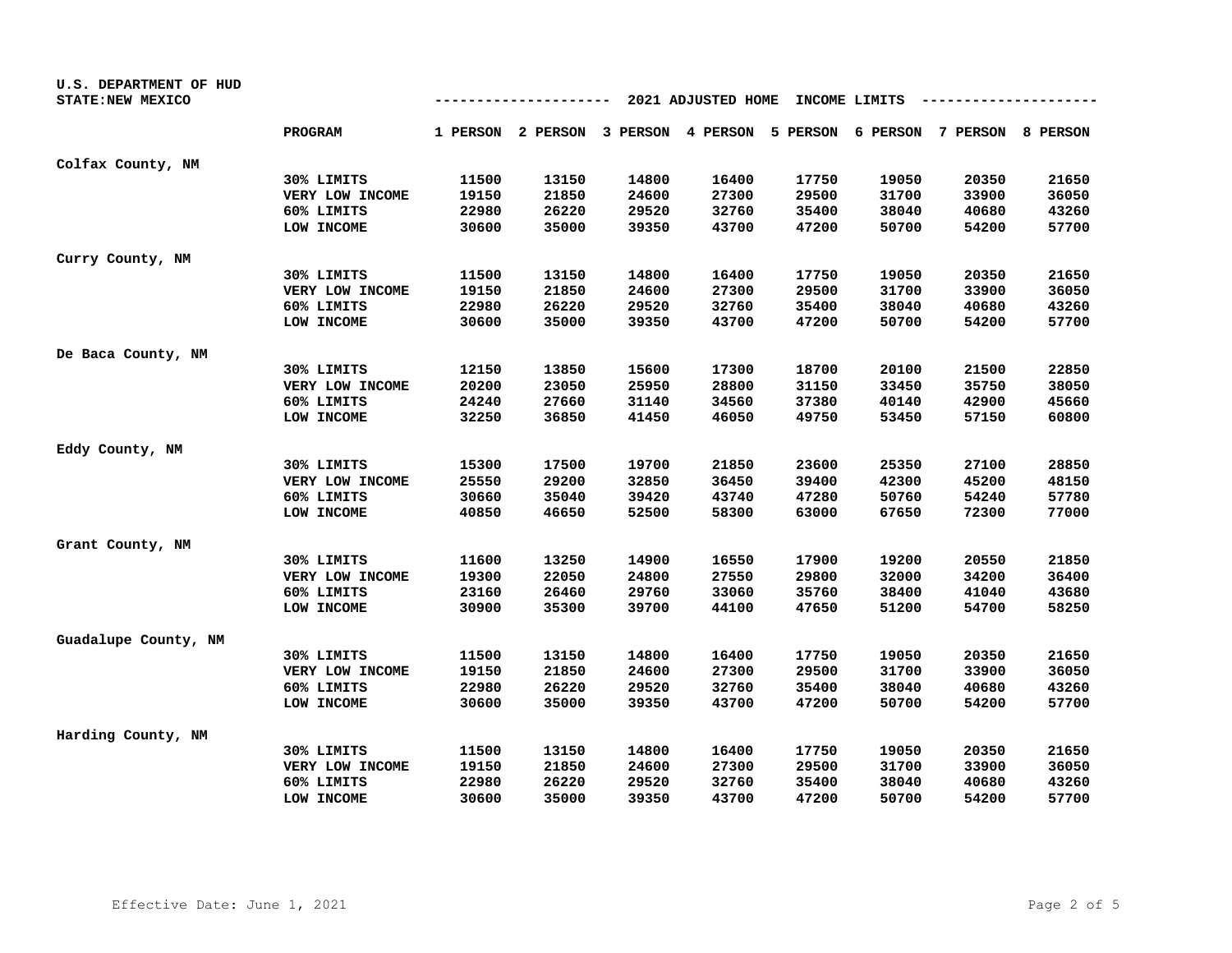| U.S. DEPARTMENT OF HUD<br>STATE: NEW MEXICO |                 |       |       | --                                                                      | 2021 ADJUSTED HOME |       | INCOME LIMITS |       |        |
|---------------------------------------------|-----------------|-------|-------|-------------------------------------------------------------------------|--------------------|-------|---------------|-------|--------|
|                                             | <b>PROGRAM</b>  |       |       | 1 PERSON 2 PERSON 3 PERSON 4 PERSON 5 PERSON 6 PERSON 7 PERSON 8 PERSON |                    |       |               |       |        |
| Hidalgo County, NM                          |                 |       |       |                                                                         |                    |       |               |       |        |
|                                             | 30% LIMITS      | 11500 | 13150 | 14800                                                                   | 16400              | 17750 | 19050         | 20350 | 21650  |
|                                             | VERY LOW INCOME | 19150 | 21850 | 24600                                                                   | 27300              | 29500 | 31700         | 33900 | 36050  |
|                                             | 60% LIMITS      | 22980 | 26220 | 29520                                                                   | 32760              | 35400 | 38040         | 40680 | 43260  |
|                                             | LOW INCOME      | 30600 | 35000 | 39350                                                                   | 43700              | 47200 | 50700         | 54200 | 57700  |
| Lea County, NM                              |                 |       |       |                                                                         |                    |       |               |       |        |
|                                             | 30% LIMITS      | 12950 | 14800 | 16650                                                                   | 18500              | 20000 | 21500         | 22950 | 24450  |
|                                             | VERY LOW INCOME | 21600 | 24650 | 27750                                                                   | 30800              | 33300 | 35750         | 38200 | 40700  |
|                                             | 60% LIMITS      | 25920 | 29580 | 33300                                                                   | 36960              | 39960 | 42900         | 45840 | 48840  |
|                                             | LOW INCOME      | 34550 | 39450 | 44400                                                                   | 49300              | 53250 | 57200         | 61150 | 65100  |
| Lincoln County, NM                          |                 |       |       |                                                                         |                    |       |               |       |        |
|                                             | 30% LIMITS      | 12550 | 14350 | 16150                                                                   | 17900              | 19350 | 20800         | 22200 | 23650  |
|                                             | VERY LOW INCOME | 20900 | 23900 | 26900                                                                   | 29850              | 32250 | 34650         | 37050 | 39450  |
|                                             | 60% LIMITS      | 25080 | 28680 | 32280                                                                   | 35820              | 38700 | 41580         | 44460 | 47340  |
|                                             | LOW INCOME      | 33450 | 38200 | 43000                                                                   | 47750              | 51600 | 55400         | 59250 | 63050  |
| Los Alamos County, NM                       |                 |       |       |                                                                         |                    |       |               |       |        |
|                                             | 30% LIMITS      | 26850 | 30700 | 34550                                                                   | 38350              | 41450 | 44500         | 47600 | 50650  |
|                                             | VERY LOW INCOME | 44750 | 51150 | 57550                                                                   | 63900              | 69050 | 74150         | 79250 | 84350  |
|                                             | 60% LIMITS      | 53700 | 61380 | 69060                                                                   | 76680              | 82860 | 88980         | 95100 | 101220 |
|                                             | LOW INCOME      | 55950 | 63950 | 71950                                                                   | 79900              | 86300 | 92700         | 99100 | 105500 |
| Luna County, NM                             |                 |       |       |                                                                         |                    |       |               |       |        |
|                                             | 30% LIMITS      | 11500 | 13150 | 14800                                                                   | 16400              | 17750 | 19050         | 20350 | 21650  |
|                                             | VERY LOW INCOME | 19150 | 21850 | 24600                                                                   | 27300              | 29500 | 31700         | 33900 | 36050  |
|                                             | 60% LIMITS      | 22980 | 26220 | 29520                                                                   | 32760              | 35400 | 38040         | 40680 | 43260  |
|                                             | LOW INCOME      | 30600 | 35000 | 39350                                                                   | 43700              | 47200 | 50700         | 54200 | 57700  |
| McKinley County, NM                         |                 |       |       |                                                                         |                    |       |               |       |        |
|                                             | 30% LIMITS      | 11500 | 13150 | 14800                                                                   | 16400              | 17750 | 19050         | 20350 | 21650  |
|                                             | VERY LOW INCOME | 19150 | 21850 | 24600                                                                   | 27300              | 29500 | 31700         | 33900 | 36050  |
|                                             | 60% LIMITS      | 22980 | 26220 | 29520                                                                   | 32760              | 35400 | 38040         | 40680 | 43260  |
|                                             | LOW INCOME      | 30600 | 35000 | 39350                                                                   | 43700              | 47200 | 50700         | 54200 | 57700  |
| Mora County, NM                             |                 |       |       |                                                                         |                    |       |               |       |        |
|                                             | 30% LIMITS      | 11500 | 13150 | 14800                                                                   | 16400              | 17750 | 19050         | 20350 | 21650  |
|                                             | VERY LOW INCOME | 19150 | 21850 | 24600                                                                   | 27300              | 29500 | 31700         | 33900 | 36050  |
|                                             | 60% LIMITS      | 22980 | 26220 | 29520                                                                   | 32760              | 35400 | 38040         | 40680 | 43260  |
|                                             | LOW INCOME      | 30600 | 35000 | 39350                                                                   | 43700              | 47200 | 50700         | 54200 | 57700  |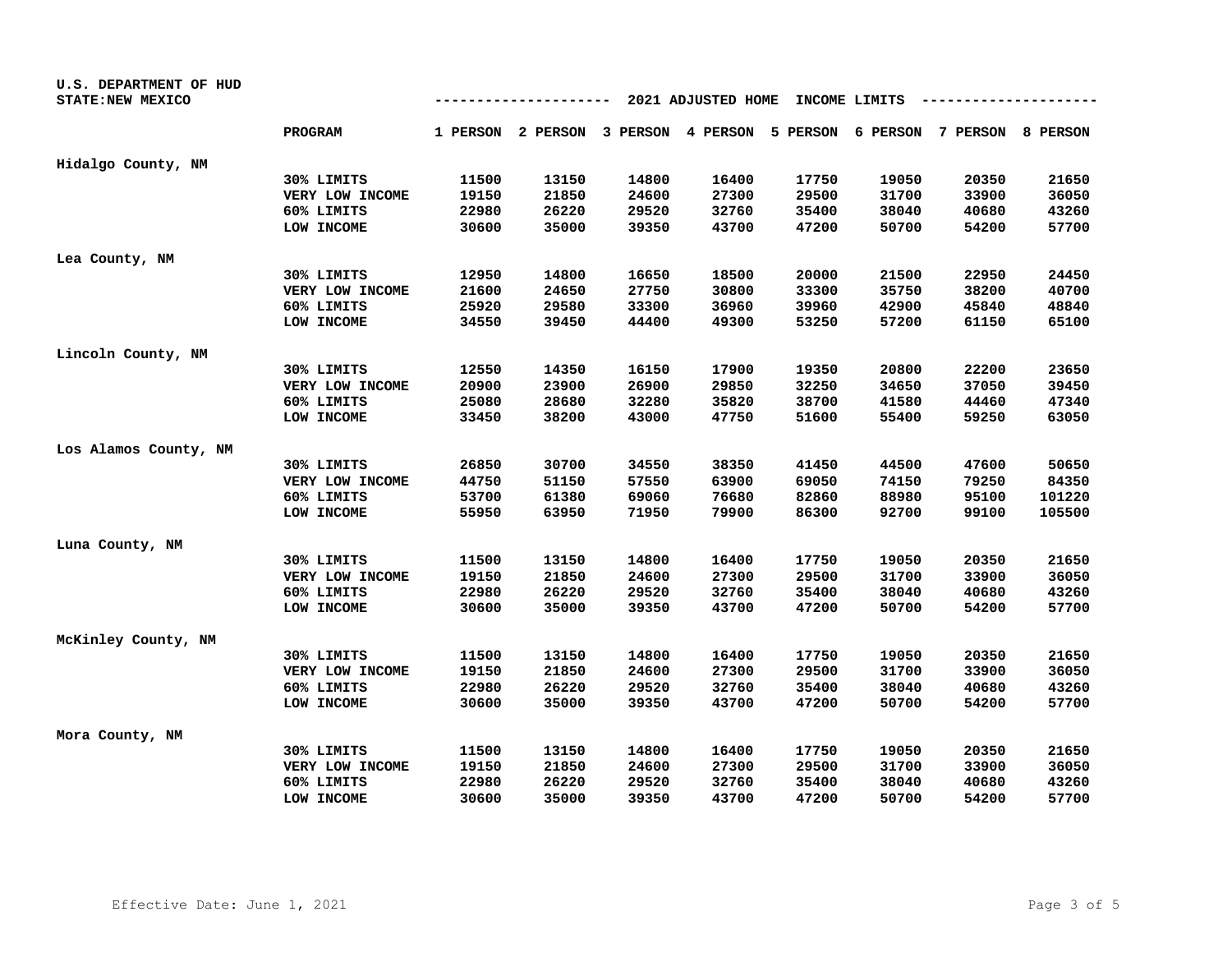| U.S. DEPARTMENT OF HUD<br><b>STATE: NEW MEXICO</b> |                 |       | ------- |       | 2021 ADJUSTED HOME |       | INCOME LIMITS |                                                                         |       |
|----------------------------------------------------|-----------------|-------|---------|-------|--------------------|-------|---------------|-------------------------------------------------------------------------|-------|
|                                                    | <b>PROGRAM</b>  |       |         |       |                    |       |               | 1 PERSON 2 PERSON 3 PERSON 4 PERSON 5 PERSON 6 PERSON 7 PERSON 8 PERSON |       |
| Otero County, NM                                   |                 |       |         |       |                    |       |               |                                                                         |       |
|                                                    | 30% LIMITS      | 11500 | 13150   | 14800 | 16400              | 17750 | 19050         | 20350                                                                   | 21650 |
|                                                    | VERY LOW INCOME | 19150 | 21850   | 24600 | 27300              | 29500 | 31700         | 33900                                                                   | 36050 |
|                                                    | 60% LIMITS      | 22980 | 26220   | 29520 | 32760              | 35400 | 38040         | 40680                                                                   | 43260 |
|                                                    | LOW INCOME      | 30600 | 35000   | 39350 | 43700              | 47200 | 50700         | 54200                                                                   | 57700 |
| Quay County, NM                                    |                 |       |         |       |                    |       |               |                                                                         |       |
|                                                    | 30% LIMITS      | 11500 | 13150   | 14800 | 16400              | 17750 | 19050         | 20350                                                                   | 21650 |
|                                                    | VERY LOW INCOME | 19150 | 21850   | 24600 | 27300              | 29500 | 31700         | 33900                                                                   | 36050 |
|                                                    | 60% LIMITS      | 22980 | 26220   | 29520 | 32760              | 35400 | 38040         | 40680                                                                   | 43260 |
|                                                    | LOW INCOME      | 30600 | 35000   | 39350 | 43700              | 47200 | 50700         | 54200                                                                   | 57700 |
| Rio Arriba County, NM                              |                 |       |         |       |                    |       |               |                                                                         |       |
|                                                    | 30% LIMITS      | 11500 | 13150   | 14800 | 16400              | 17750 | 19050         | 20350                                                                   | 21650 |
|                                                    | VERY LOW INCOME | 19150 | 21850   | 24600 | 27300              | 29500 | 31700         | 33900                                                                   | 36050 |
|                                                    | 60% LIMITS      | 22980 | 26220   | 29520 | 32760              | 35400 | 38040         | 40680                                                                   | 43260 |
|                                                    | LOW INCOME      | 30600 | 35000   | 39350 | 43700              | 47200 | 50700         | 54200                                                                   | 57700 |
| Roosevelt County, NM                               |                 |       |         |       |                    |       |               |                                                                         |       |
|                                                    | 30% LIMITS      | 11650 | 13300   | 14950 | 16600              | 17950 | 19300         | 20600                                                                   | 21950 |
|                                                    | VERY LOW INCOME | 19400 | 22200   | 24950 | 27700              | 29950 | 32150         | 34350                                                                   | 36600 |
|                                                    | 60% LIMITS      | 23280 | 26640   | 29940 | 33240              | 35940 | 38580         | 41220                                                                   | 43920 |
|                                                    | LOW INCOME      | 31050 | 35450   | 39900 | 44300              | 47850 | 51400         | 54950                                                                   | 58500 |
| San Miguel County, NM                              |                 |       |         |       |                    |       |               |                                                                         |       |
|                                                    | 30% LIMITS      | 11500 | 13150   | 14800 | 16400              | 17750 | 19050         | 20350                                                                   | 21650 |
|                                                    | VERY LOW INCOME | 19150 | 21850   | 24600 | 27300              | 29500 | 31700         | 33900                                                                   | 36050 |
|                                                    | 60% LIMITS      | 22980 | 26220   | 29520 | 32760              | 35400 | 38040         | 40680                                                                   | 43260 |
|                                                    | LOW INCOME      | 30600 | 35000   | 39350 | 43700              | 47200 | 50700         | 54200                                                                   | 57700 |
| Sierra County, NM                                  |                 |       |         |       |                    |       |               |                                                                         |       |
|                                                    | 30% LIMITS      | 11500 | 13150   | 14800 | 16400              | 17750 | 19050         | 20350                                                                   | 21650 |
|                                                    | VERY LOW INCOME | 19150 | 21850   | 24600 | 27300              | 29500 | 31700         | 33900                                                                   | 36050 |
|                                                    | 60% LIMITS      | 22980 | 26220   | 29520 | 32760              | 35400 | 38040         | 40680                                                                   | 43260 |
|                                                    | LOW INCOME      | 30600 | 35000   | 39350 | 43700              | 47200 | 50700         | 54200                                                                   | 57700 |
| Socorro County, NM                                 |                 |       |         |       |                    |       |               |                                                                         |       |
|                                                    | 30% LIMITS      | 11500 | 13150   | 14800 | 16400              | 17750 | 19050         | 20350                                                                   | 21650 |
|                                                    | VERY LOW INCOME | 19150 | 21850   | 24600 | 27300              | 29500 | 31700         | 33900                                                                   | 36050 |
|                                                    | 60% LIMITS      | 22980 | 26220   | 29520 | 32760              | 35400 | 38040         | 40680                                                                   | 43260 |
|                                                    | LOW INCOME      | 30600 | 35000   | 39350 | 43700              | 47200 | 50700         | 54200                                                                   | 57700 |